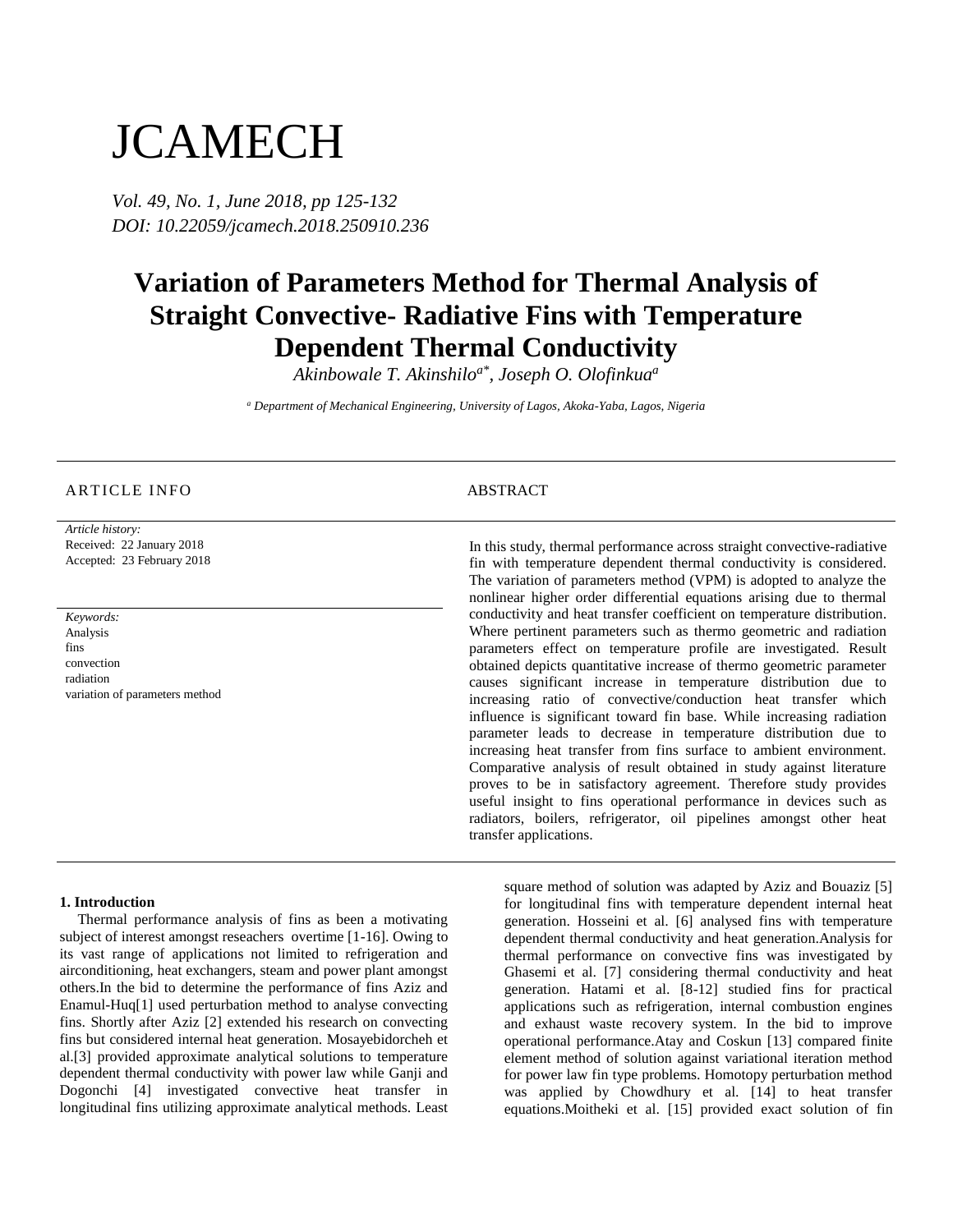problems with power law temperature dependent thermal conductivity.As khan et al. [16] analyzed nonlinear fin problems with temperature dependent thermal conductivity and heat transfer coefficient.

Therefore the use of numerical and analytical approximate solutions was applied by researchers [17-26]. Methods of solutions utilised include the pertubation method (PM),homotopy analysis method (HAM), homotopy pertubation method (HPM), differential transform method (DTM),variational iteration method (VIM) , garlerkin method of weighted residuals and adomian decomposition method (ADM). Methods such as PM are limited owing to the problems of linear restrictive assumptions. The need to find initial condition or auxilliary parameter to satisfy the boundary condition makes methods such as HPM,VIM,DTM,HAM require computational tools in handling solution of large parameters resulting to large computational cost and time . The garlerkin method of weighted residual scheme, no doubt a powerful approximate analytical method requires the weighted residuals to satisfy weighting functions which may be arbitrary . The method of solution by decomposing nonlinear coupled equations into linear and nonlinear terms as the case of ADM makes it necessary to determine lagragian polynomial which makes this method cumbersome and labourious for yet simple problems. In the search for convenient and relatively simple method of solution, the variation of parameters method (VPM) is considered. Since it has the capacity to solve weakly and strongly dependent nonlinear equations. It as a rapid convergent rate without taking the highest order term into consideration as compared with VIM. Solid structured systems made of nanometer sized molecular components plays crucial role in determining fin type material. This requires the manipulation of various material matter and modelling to satisfy performance . Therefore the nanotechnology, a field relevant for engineering advancement in the nanorealm applies nanometer control for material fabrication integrated into functional working device. The application of this science as provided materials functionally efficient for various heat and mass transfer applications . Significant progress as been made in the application of nanoelectromechanical systems to determine and analyze mechanical properties and behaviour of solid structures. As controlled experiments are highly expensive. Thus, the renaissance amongst researchers to develop continuum models to study static and dynamic behaviour of nanosized solid structured systems [27-40].

Therefore VPM been free from discretization ,linearization or determination of lagragian polymian is the favoured scheme adopted to study thermal performance in the nanostructured material. Hence thermal analysis of convective radiative fins with themperature dependent thermal conductivity is investigated.

#### **2. Model Development and Problem Formulation**

A straight fin undergoing convective and radiative heat transfer having length L, temperature dependent thermal conductivity  $k(T)$  and thickness  $\delta$ , is exposed to the convective environment with both faces at a temperature  $T_a$  and convective heat transfer coefficient h as depicted in the Fig. 1. Heat transfer in the fin is

assumed constant with time and surrounding medium of the fin with fin base temperature are at uniform temperature. Also fin base joining prime surface as no contact resistance. Fin thickness compared with width and length is small . Therefore heat transfer from fin edges and temperature gradient across fin may be neglected .The co-ordinate length as its origin from the fin's tip with a positive orientation from the tip to the base of the fin. With respect to the above assumptions ,the problem governing differential equation is presented as:



**Figure 1**. Physical model of problem.

$$
\frac{d}{dx}\left(k_a\left[1+\lambda\left(T-T_a\right)\right]A_{cr}\frac{dT}{dx}+\frac{4\sigma A_{cr}}{3\beta_R}\frac{dT}{dx}^4\right)=\nhP(T-T_{\infty})+\sigma\varepsilon P(T^4-T_{\infty}^4)dx
$$
\n(1)\n
$$
\frac{d}{dx}\left(\left[1+\lambda\left(T-T_{\infty}\right)\right]\frac{dT}{dx}\right)+\frac{4\sigma}{3\beta_R k_a}\frac{d}{dx}\left(\frac{dT}{dx}^4\right)
$$
\n
$$
-\frac{h}{k_d t}(T-T_{\infty})+\frac{\sigma\varepsilon}{k_d t}(T^4-T_{\infty}^4)=0
$$
\n(2)\n
$$
x=0,\frac{dT}{dx}=0
$$

$$
x = b, T = Tb
$$
 (3)

(4)

But

$$
\frac{J_c x J_c}{\sigma} = \sigma B_o^2 u^2
$$
 (5)

Here small temperature difference exists during heat flow within material. The difference is necessitated using thermal fin properties and temperature invariant physical models. However in such situation,  $T^4$  may be expressed as linear function of temperature. This is expressed as:

$$
T^4 \cong 4T_{\infty}^3 T - 3T_{\infty}^4 \tag{6}
$$

Substituting the Eq. (6) into Eq. (2) can be expressed as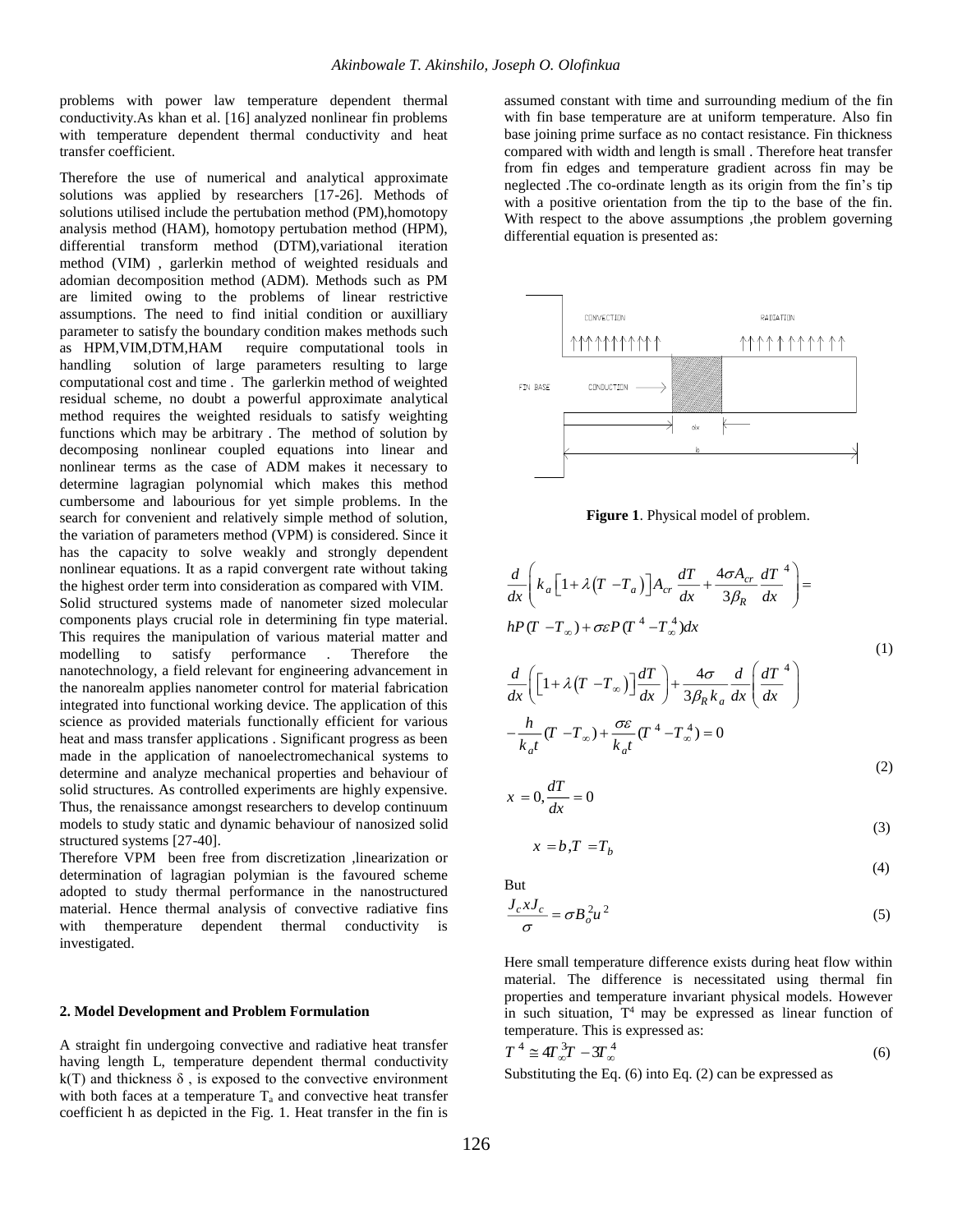$$
\frac{d}{dx}\left([1+\lambda(T-T_{\infty})]\frac{dT}{dx}\right)+\frac{16\sigma}{3\beta_R k_a}\frac{d^2T}{dx^2}
$$
\n  
\n
$$
-\frac{h}{k_a t}(T-T_{\infty})+\frac{4\sigma\varepsilon P}{k_a t}(T-T_{\infty})=0
$$
\nWhere non-dimensional parameters are introduced as:  
\n
$$
X = \frac{x}{b}, \theta = \frac{T-T_{\infty}}{T_b-T_{\infty}}, \beta = \lambda(T_b-T_{\infty}), M^2
$$
\n
$$
= \frac{pbh}{A_b k_a}, R_d = \frac{4\sigma_{st}T_{\infty}^3}{3\beta_R k_a}, N_r = \frac{4\sigma_{st}bT_{\infty}^3}{k_a}
$$
\nWith the aid of the dimensionless parameters introduced in Eq. (8), the governing equation can be expressed as:

\n
$$
(1+4R_d)\frac{d^2\theta}{dx^2} + \beta\theta \frac{d^2\theta}{dx^2} + \beta\left(\frac{d\theta}{dx}\right)^2
$$
\n
$$
-M^2\theta - N_r\theta = 0
$$
\nThis is further expressed as

\n
$$
\frac{d^2\theta}{dx^2} + \beta^*\theta \frac{d^2\theta}{dx^2} + \beta^*\left(\frac{d\theta}{dx}\right)^2 - (M^*)^2\theta - N^*, \theta = 0
$$
\nWhere

\n
$$
\beta^* = \frac{\beta}{(1+4R_d)}, (M^*)^2 = \frac{M^2}{(1+4R_d)}, N^* = \frac{N_r}{(1+4R_d)}
$$
\nWith appropriate boundary conditions stated as

\n
$$
X = 0, \frac{d\theta}{dx} = 0
$$
\n
$$
X = 1, \theta = 1
$$
\n122.

\n2.1. Principles of Variation of Parameters Method (VPM)

\nThe procedure concept or technique of the variation of parameters method (VPM) for analysis of differential equation is the operator form

\nIf  $(\eta) + Rf(\eta) + Nf(\eta) = g$ 

\n13. Since  $l$  is the linear operator remainder and is less compared with L is a single convergent.

\n14. Since  $l$  is the same that  $l$  is the same that  $l$  is the same operator element.

\n15. The equation of  $l$  is the

Where non-dimensional parameters are introduced as:

$$
X = \frac{x}{b}, \theta = \frac{T - T_{\infty}}{T_b - T_{\infty}}, \beta = \lambda (T_b - T_{\infty}), M^2
$$
  

$$
= \frac{pbh}{A_b k_a}, R_d = \frac{4\sigma_{st} T_{\infty}^3}{3\beta_R k_a}, N_r = \frac{4\sigma_{st} \epsilon b T_{\infty}^3}{k_a}
$$
 (8)

With the aid of the dimensionless parameters introduced in Eq. (8), the governing equation can be expressed as:

$$
(1 + 4R_d) \frac{d^2 \theta}{dX^2} + \beta \theta \frac{d^2 \theta}{dX^2} + \beta \left(\frac{d\theta}{dx}\right)^2
$$
  

$$
-M^2 \theta - N_r \theta = 0
$$
 (9)

This is further expressed as

$$
\frac{d^2\theta}{dX^2} + \beta^* \theta \frac{d^2\theta}{dX^2} + \beta^* \left(\frac{d\theta}{dx}\right)^2 - \left(M^*\right)^2 \theta - N^* \theta = 0
$$

Where

$$
\beta^* = \frac{\beta}{(1 + 4R_d)}, \left(M^*\right)^2 = \frac{M^2}{(1 + 4R_d)}, N_r^* = \frac{N_r}{(1 + 4R_d)}
$$
\n(11)

(10)

With appropriate boundary conditions stated as

$$
X = 0, \frac{d\theta}{dX} = 0
$$
  

$$
X = 1, \theta = 1
$$
 (12)

#### *2.1. Principles of Variation of Parameters Method (VPM)*

The procedural concept or technique of the variation of parameters method (VPM) for analysis of differential equation is expressed as follows. Nonlinear form of differential equation is in the operator form

$$
Lf(\eta) + Rf(\eta) + Nf(\eta) = g \tag{13}
$$

Given

L is easily convertible and the highest order derivative

R is the linear operator remainder and is less compared with L

G is the source term or system input

u is the system output

Nu is the nonlinear equation terms

Decomposing Eq. (13) above into L+R .Therefore the VPM can be defined as follows

$$
f_{n+1}(\eta) = f_0(\eta) + \int_0^{\eta} \lambda(\eta \xi)(-Rf_n(\xi) - Nf_n(\xi) - g(\xi)d\xi \qquad (14)
$$

Where initial approximation  $f_0(\eta)$  is given by

$$
f_0(\eta) = \sum_{i=0}^{m} \frac{k_i f^{i}(0)}{i!}
$$
 (15)

Where

m is the order of the given differential equation  $k_i$  is an unknown constant which could be obtained using initial/boundary conditions

 $\lambda(\eta, \xi)$  is a multiplier which reduces the equation order of integration, which is determined adopting the Wronskian technique stated as Sobamowo et al. [25]

$$
\lambda(\eta,\xi) = \sum_{i=0}^{m} \frac{(-1)^{i-1} \xi^{i-1} \eta^{m-1}}{(i-1)!(m-i)!} = \frac{(\eta - \xi)^{m-1}}{(m-1)!}
$$
\n(16)

*2.2 Application of the Variation of Parameters Method* Applying the standard procedure of the VPM the Eq. (10) is presented as

$$
\theta_{n+1}(x) = k_1 + k_2 \xi -
$$
\n
$$
\int_{0}^{x} (x - \xi) \left[ \beta^* \theta \frac{d^2 \theta}{d \xi^2} + \beta \right] \left[ \left( \frac{d \theta}{d \xi} \right)^2 - \left( M^* \right)^2 \theta - N^* \theta \right] d \xi \tag{17}
$$

Here  $k_1$  and  $k_2$  are constant. They are derived by taking the highest order in the linear term Eq. (10) which is integrated twice, to generate the scheme final form. Applying the boundary condition Eq. (12). The above equation can be written as

$$
\theta_{n+1}(x) = k_2 \xi
$$
\n
$$
-\int_{0}^{x} (x - \xi) \left[ \beta^* \theta \frac{d^2 \theta}{d \xi^2} + \right] \theta^* \left( \frac{d \theta}{d \xi} \right)^2 - \left( M^* \right)^2 \theta - N^* \theta
$$
\n(18)

Following the iterative scheme, it can be easily shown that  $\theta_0 = 1$ (19)

$$
\theta_{1} = -\frac{M^{*2}}{6} \left(1 - x^{3}\right) + \frac{N_{r}^{*}}{6} \left(1 - x^{3}\right) + \frac{(13)}{6}
$$
\nle, and is less compared with L

\n
$$
\frac{M^{*2}}{2} \left(1 - x^{3}\right) - \frac{N_{r}^{2}}{2} \left(1 - x^{3}\right) - 1 \tag{20}
$$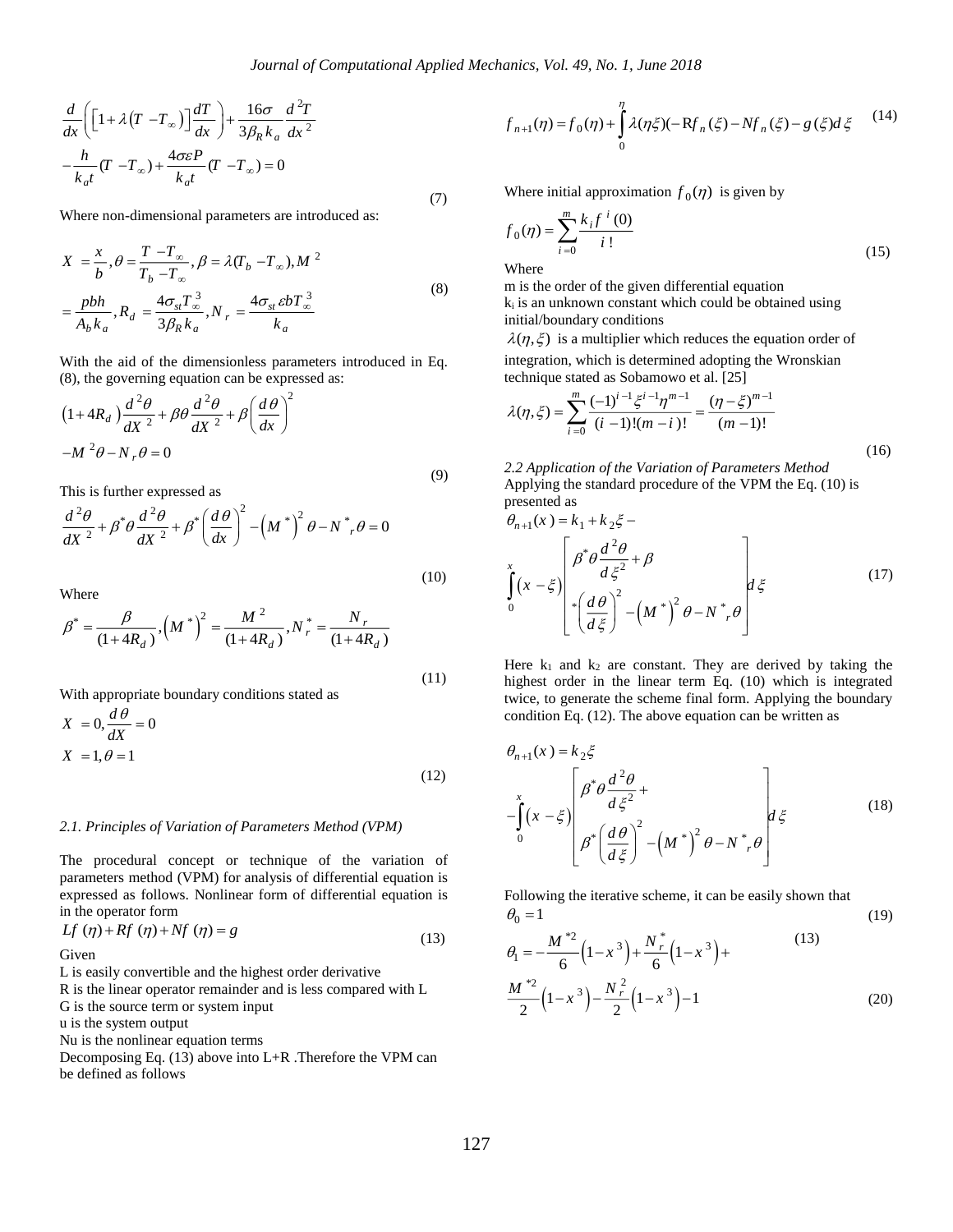$$
\theta_{2} = \frac{\beta M^{*2}}{12} (1 - x^{4}) - \frac{\beta N^{*}}{12} (1 - x^{4})
$$
\n
$$
-\frac{\beta M^{*2}}{6} (1 - x^{4}) + \frac{\beta N^{*}}{6} (1 - x^{4})
$$
\n
$$
-\frac{M^{*4}}{36} (x^{3} - x^{6}) + \frac{M^{*4} N^{*}}{36} (x^{3} - x^{6})
$$
\n
$$
+\frac{M^{*4}}{12} (x^{3} - x^{6}) - \frac{M^{*2} N^{*}}{36} (x^{3} - x^{6})
$$
\n
$$
-\frac{M^{*2}}{6} (1 - x^{3}) - \frac{N^{*}_{r} M^{*4}}{36} (x^{3} - x^{6})
$$
\n
$$
+\frac{N^{*}_{r}}{36} (x^{3} - x^{6}) + \frac{N^{*}_{r} M^{*2}}{12} (x^{3} - x^{6})
$$
\n
$$
-\frac{N^{*}_{r}}{12} (x^{3} - x^{6}) - \frac{N^{*}_{r}}{6} (1 - x^{3})
$$
\n
$$
-\frac{\beta M^{*2}}{6} (1 - x^{4}) + \frac{\beta N^{*}_{r}}{6} (1 - x^{4}) + \frac{\beta N^{*}_{r}}{2} (1 - x^{4}) + \frac{\beta M^{*2}}{2} (1 - x^{4}) + \frac{M^{*4}}{12} (x^{3} - x^{6}) - \frac{N^{*}_{r} M^{*2}}{12} (x^{3} - x^{6}) - \frac{N^{*}_{r} M^{*2}}{12} (x^{3} - x^{6})
$$
\n
$$
+\frac{M^{*4}}{2} (1 - x^{3}) - \frac{N^{*}_{r} M^{*2}}{12} (x^{3} - x^{6})
$$
\n
$$
\frac{N^{*}_{r}}{12} (1 - x^{3}) - \frac{N^{*}_{r} M^{*2}}{12} (x^{3} - x^{6})
$$
\n
$$
-\frac{N^{*2}}{4} (x^{3} - x^{6}) + \frac{N^{*2}}{4} (x^{3} - x^{6})
$$
\n
$$
-\frac{N^{*2}}{4} (x^{3} - x^{6}) - \frac{N
$$

$$
\eta = \frac{Q}{Q_{ideal}} = \frac{\int_{0}^{R} P(T - T_{\infty}) dx}{Pb(T_b - T_{\infty})} = \int_{\xi=0}^{1} \theta(x) dx
$$
\n(22)

Therefore fins efficiency can be obtained upon simplifying the Eq. (22) which can be easily shown as

$$
\eta = \frac{M^{*2}}{2} - \frac{N_r^*}{2} - \frac{3M^{*2}}{2} + \frac{3N_r^*}{2} - \frac{\beta M^{*2}}{3} + \frac{\beta N_r^*}{3} + \frac{2\beta M^{*2}}{3} - \frac{2\beta N_r^*}{3} + \frac{M^{*4}}{12} - \frac{N_r^*M^{*2}}{12} - \frac{2M^{*4}}{4} + \frac{N_r^*M^{*2}}{4} + \frac{M^{*2}}{2} + \frac{N_r^*M^{*2}}{12} - \frac{N_r^*}{12} - \frac{N_r^*M^{*2}}{4} + \frac{N_r^*}{4} + \frac{N_r^*}{2} + \frac{2\beta M^{*2}}{3} - 2\beta M^{*2} + 2\beta N_r^* + \frac{N_r^*M^{*2}}{4} + \frac{3M^{*4}}{4} - \frac{3N_r^*M^{*2}}{4} - \frac{3M^{*2}}{2} + \frac{N_r^*M^{*2}}{4} - \frac{N_r^*2}{4} - \frac{3N_r^*M^{*2}}{4} + \frac{3N_r^*}{4} - \frac{3N_r^*M^{*2}}{4} + \frac{3N_r^*}{4} - \frac{3N_r^*M^{*2}}{4} + \frac{3N_r^*}{4} - \frac{3N_r^*M^{*2}}{4} + \frac{3N_r^*}{4} - \frac{3N_r^*M^{*2}}{4} + \frac{3N_r^*}{4} - \frac{3N_r^*M^{*2}}{4} + \frac{3N_r^*}{4} - \frac{3N_r^*M^{*2}}{4} - \frac{3N_r^*M^{*2}}{4} - \frac{3N_r^*M^{*2}}{4} - \frac{3N_r^*M^{*2}}{4} - \frac{3N_r^*M^{*2}}{4} - \frac{3N_r^*M^{*2}}{4} - \frac{3N_r^*M^{*2}}{4} - \frac{3N_r^*M^{*2}}{4} - \frac{3N_r^*M^{*2}}{4} - \frac{3N_r^*M^{*2}}{4} - \frac{3N_r^*M^{*2}}{4} - \frac{3N_r^*M^{*2}}{4} - \frac{3N_r^*M^{*2}}{4} - \
$$

#### **3. Results and Discussion**

The validation of result of present study against numerical solutions (NM) and the Chebychev spectral collocation method (CSCM) is illustrated in Table 1.This proves the accuracy of the variation of parameter method (VPM) in providing solutions to strongly dependent nonlinear solution through yet a simple and convenient method of solution. The effect of thermal conductivity or nonlinear parameter  $(\beta)$  on heat transfer is illustrated in Figs. 2 and 3. As depicted from the plots increasing numerical values of β shows increasing temperature distribution across the fin length which is due to heat transfer increase across fins surface to ambient environment. Owing to rapid heat conduction from fins prime surface to base of fin.

**Table 1.** Comparison of various values of x for dimensionless temperature.  $\overline{a}$ 

| $\mathcal{L}$<br>$\lambda$ $\lambda$ $\lambda$ $\lambda$ $\lambda$ $\lambda$                                                                                                                                                                                                                                               | X   | NM[26]   | CSCM[26] | VPM(Present            |
|----------------------------------------------------------------------------------------------------------------------------------------------------------------------------------------------------------------------------------------------------------------------------------------------------------------------------|-----|----------|----------|------------------------|
|                                                                                                                                                                                                                                                                                                                            |     |          |          | Study)                 |
| The Newton law of cooling is applied in determining the fins<br>heat transfer. Therefore ratio of actual heat transfer from fin<br>surface to heat transfer from the surface of the entire fin is at the<br>same temperature as the base. This is regarded as efficiency of<br>the fin, derived as:<br>$P(T-T_{\infty})dx$ | 0.0 | 0.648054 |          | 0.648054 (19) 0.648054 |
|                                                                                                                                                                                                                                                                                                                            | 0.1 | 0.651297 | 0.651297 | 0.651297               |
|                                                                                                                                                                                                                                                                                                                            | 0.2 | 0.661059 | 0.661059 | 0.661059               |
|                                                                                                                                                                                                                                                                                                                            | 0.3 | 0.677436 | 0.677436 | 0.677436               |
|                                                                                                                                                                                                                                                                                                                            | 0.4 | 0.700594 | 0.700594 | 0.700594               |
|                                                                                                                                                                                                                                                                                                                            | 0.5 | 0.730763 | 0.730763 | 0.730763               |
|                                                                                                                                                                                                                                                                                                                            | 0.6 | 0.768246 | 0.768246 | 0.768246               |
|                                                                                                                                                                                                                                                                                                                            | 0.7 | 0.813418 | 0.813418 | 0.813418               |
|                                                                                                                                                                                                                                                                                                                            | 0.8 | 0.866731 | 0.866731 | 0.866731               |
|                                                                                                                                                                                                                                                                                                                            | 0.9 | 0.928718 | 0.928718 | 0.928718               |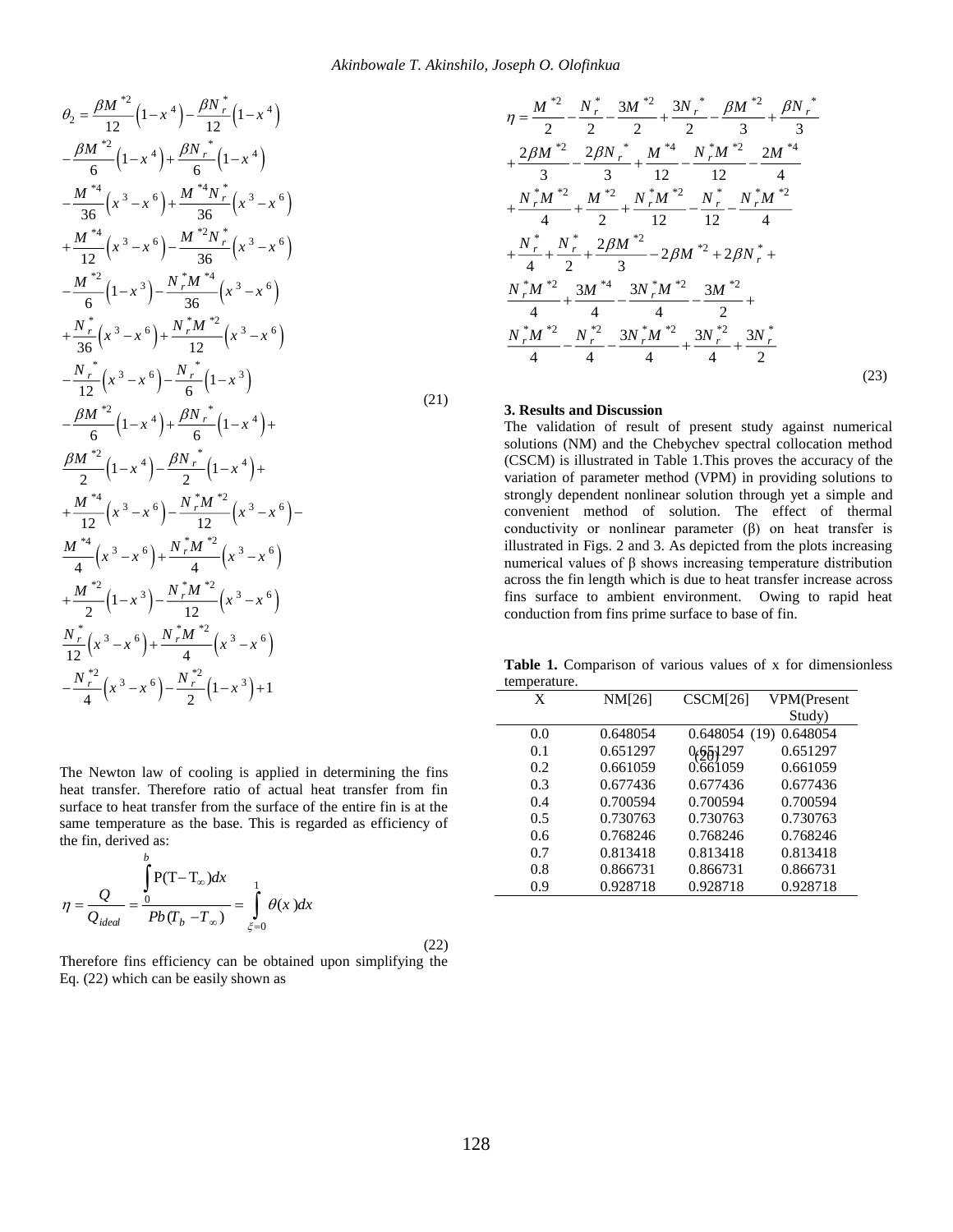

**Figure 2.** Effect of nonlinear parameter on temperature distribution. Where  $N_r = 1.75$ ,  $M = 1$ .



**Figure 3.** Effect of nonlinear parameter on temperature distribution. Where  $N_r = 2.0$ ,  $M = 1.75$ .



**Figure 4.** Effect of thermo geometric parameter on temperature distribution. Where  $N_r = 0.5$ ,  $\beta = 0.1$ .



**Figure 5.** Effect of thermo geometric parameter on temperature distribution. Where  $N_r$ ,=1.0,  $\beta$ =0.3.



Figure 6. Effect of radiative parameter on temperature distribution. Where  $M=0.5$ ,  $\beta=1.25$ .

As observed in Fig. 4 and 5, effect of thermo-geometric parameter (M) influence on convective radiative fin is shown. As depicted M as significant influence on heat transfer, as quantitative increase in M parameter leads to significant increase in temperature distribution. This shows M as high impact on temperature distribution and heat transfer. As this phenomenon can be physically explained due to increase in ratio of convective/conduction heat transfer which influence is significant toward fin base. Radiative parameter  $(N_r)$  effect on temperature distribution is observed in Fig. 6. As depicted increasing  $N_r$  shows rapid decrease in temperature distribution which is due to increasing heat transfer from fins surface to ambient environment.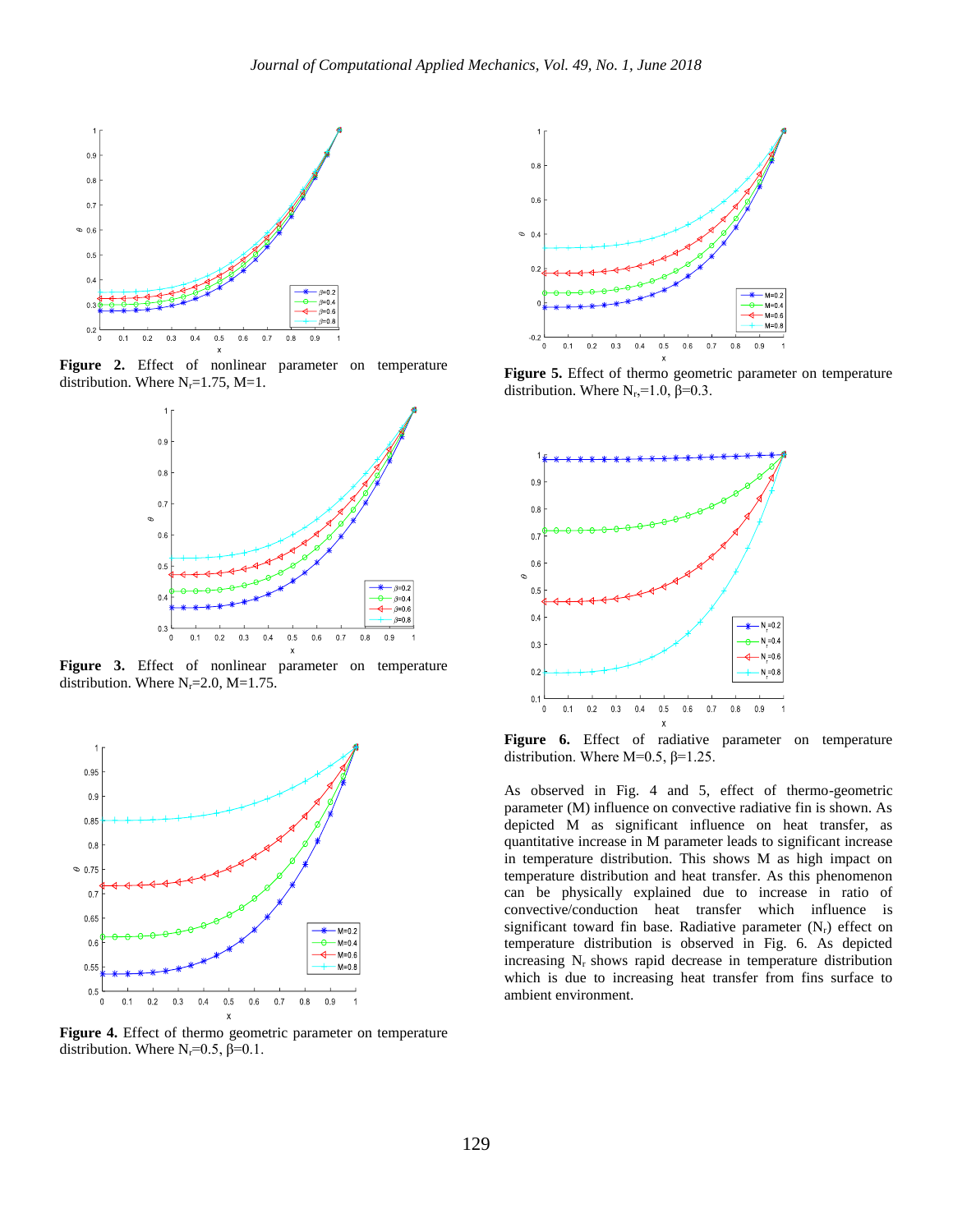

**Figure 7.** Effect of nonlinear parameter on fins efficiency. Where  $M=0.1$ .



**Figure 8.** Effect of thermo geometric parameter on fins efficiency. Where  $\beta$ =0.2.

Figure 7 represents the effect of nonlinear parameter  $(\beta)$  on fins efficiency. From the plot it is observed that increase in  $\beta$  causes increase in fins efficiency while effect of thermo-geometric parameter (M) shows increasing M parameter leads to decrease in efficiency. Also it worth noting that increasing radiation improves efficiency of the fin.

#### **4. Conclusion**

This paper studies convection- radiation effect on straight fins with temperature dependent thermal conductivity using the variation of parameter method (VPM). The VPM is adopted in generating approximate analytical solutions to strongly nonlinear higher order ordinary equation describing the heat transfer. Solutions obtained are used to investigate pertinent heat transfer parameter including thermo geometric and radiation parameter on heat transfer. Result obtained shows increasing thermo geometric parameter leads to increase in temperature distribution while increase in radiation parameter causes decrease in temperature distribution. Therefore study can be said to provide useful insight to the operational and thermal performance of fins

application in heat exchange media such as radiator, gas and steam plants, boiler, refrigeration and air conditioning equipment's and oil pipe lines amongst others.

#### **Nomenclature**

- a<sup>r</sup> Aspect ratio
- b Fins length
- A<sup>c</sup> Cross sectional area fo fins
- $A_p$  Profile area of fins
- Bi Biot number
- h Convective heat transfer coefficient
- k Thermal conductivity of fin material
- k<sup>a</sup> Thermal conductivity of fin at ambient temperature
- $k<sub>b</sub>$  Thermal conductivity of fin material
- K Dimensionless thermal conductivity of fin material
- M Dimensionless thermo-geometric fin parameter
- $m<sup>2</sup>$  Thermo-geometric fin parameter
- $N_r$  Radiative parameter<br>P Perimeter of fin
- P Perimeter of fin<br>T Temperature
- Temperature
- T<sup>∞</sup> Ambient temperature
- $T<sub>b</sub>$  Temperature at fins base
- X Dimensionless length of fin
- q Rate of heat transfer
- $\overline{Q}_r$  Dimensionless heat transfer

#### **Greek Symbols**

- β Nonlinear or Thermal conductivity parameter
- $\delta$  Thickness of the fin,m<br> $\theta$  Dimensionless tempera
- Dimensionless temperature
- $\theta_b$  Dimensionless temperature at base of fin
- η Efficiency of the fin
- $\mathcal{E}$ Effectiveness of the fin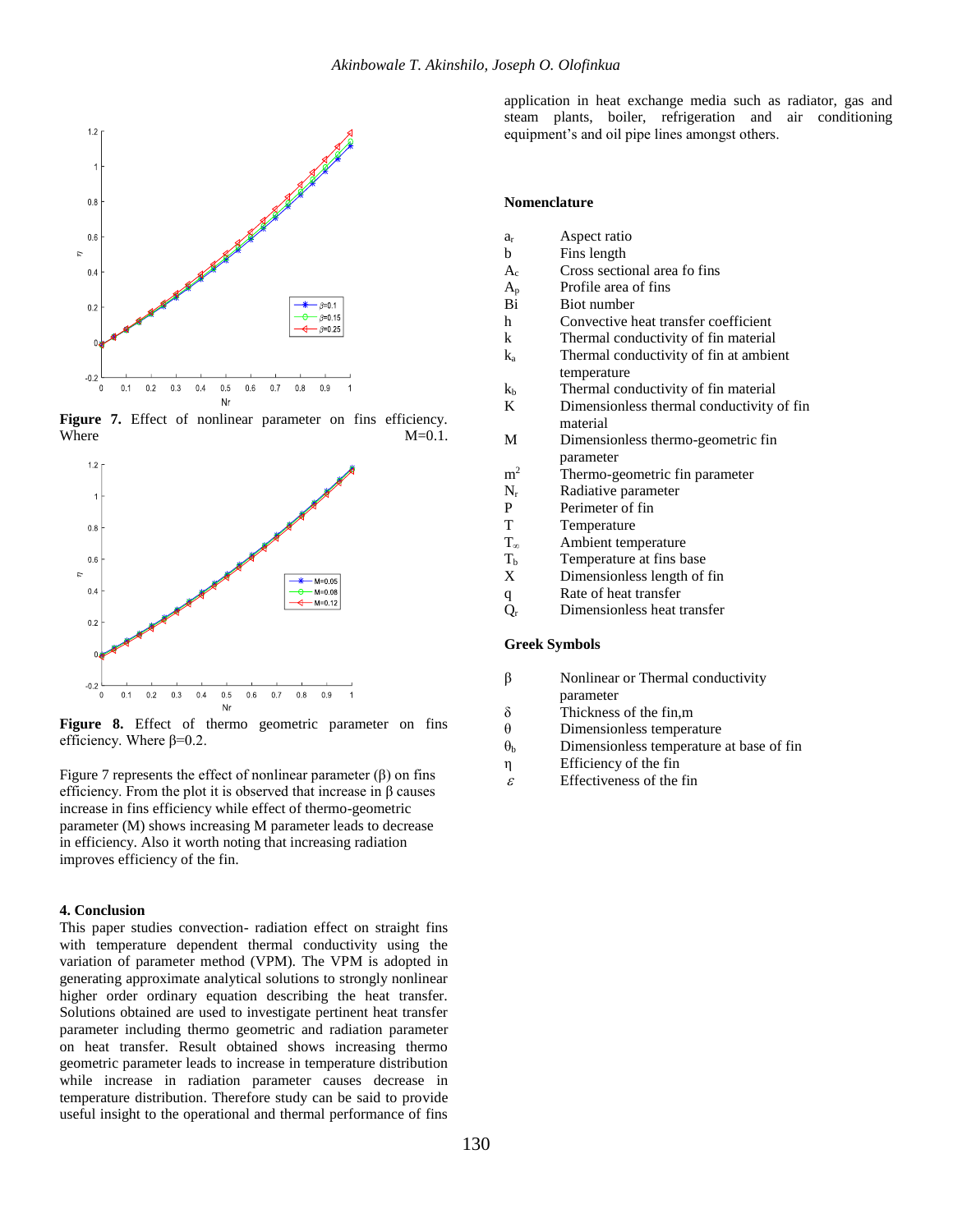### **References**

[1] A. Aziz, S. E. Huq, Perturbation solution for convecting fin with variable thermal conductivity, Journal of Heat transfer, Vol. 97, No. 2, pp. 300-301, 1975.

[2] A. Aziz, Perturbation solution for convective fin with internal heat generation and temperature dependent thermal conductivity, International Journal of Heat and Mass Transfer, Vol. 20, No. 11, pp. 1253-1255, 1977.

[3] S. Mosayebidorcheh, D. Ganji, M. Farzinpoor, Approximate solution of the nonlinear heat transfer equation of a fin with the power-law temperature-dependent thermal conductivity and heat transfer coefficient, Propulsion and Power Research, Vol. 3, No. 1, pp. 41-47, 2014.

[4] D. Ganji, A. Dogonchi, Analytical investigation of convective heat transfer of a longitudinal fin with temperaturedependent thermal conductivity, heat transfer coefficient and heat generation, International Journal of Physical Sciences, Vol. 9, No. 21, pp. 466-474, 2014.

[5] A. Aziz, M. Bouaziz, A least squares method for a longitudinal fin with temperature dependent internal heat generation and thermal conductivity, Energy conversion and Management, Vol. 52, No. 8-9, pp. 2876-2882, 2011.

[6] K. Hosseini, B. Daneshian, N. Amanifard, R. Ansari, Homotopy analysis method for a fin with temperature dependent internal heat generation and thermal conductivity, International Journal of Nonlinear Science, Vol. 14, No. 2, pp. 201-210, 2012.

[7] S. E. Ghasemi, M. Hatami, D. Ganji, Thermal analysis of convective fin with temperature-dependent thermal conductivity and heat generation, Case Studies in Thermal Engineering, Vol. 4, pp. 1-8, 2014.

[8] M. Hatami, G. R. M. Ahangar, D. Ganji, K. Boubaker, Refrigeration efficiency analysis for fully wet semi-spherical porous fins, Energy conversion and management, Vol. 84, pp. 533-540, 2014.

[9] M. Hatami, D. Ganji, M. Gorji-Bandpy, Numerical study of finned type heat exchangers for ICEs exhaust waste heat recovery, Case Studies in Thermal Engineering, Vol. 4, pp. 53- 64, 2014.

[10] M. Hatami, D. Ganji, M. Gorji-Bandpy, Experimental and thermodynamical analyses of the diesel exhaust vortex generator heat exchanger for optimizing its operating condition, Applied Thermal Engineering, Vol. 75, pp. 580-591, 2015.

[11] M. Hatami, D. Ganji, Thermal behavior of longitudinal convective–radiative porous fins with different section shapes and ceramic materials (SiC and Si3N4), Ceramics International, Vol. 40, No. 5, pp. 6765-6775, 2014.

[12] M. Hatami, M. Jafaryar, D. Ganji, M. Gorji-Bandpy, Optimization of finned-tube heat exchangers for diesel exhaust waste heat recovery using CFD and CCD techniques, International Communications in Heat and Mass Transfer, Vol. 57, pp. 254-263, 2014.

[13] M. T. Atay, S. B. Coşkun, Comparative analysis of power-law fin-type problems using variational iteration method and finite element method, Mathematical Problems in Engineering, Vol. 2008, 2008.

[14] M. Chowdhury, I. Hashim, O. Abdulaziz, Comparison of homotopy analysis method and homotopy-perturbation method for purely nonlinear fin-type problems, Communications in Nonlinear Science and Numerical Simulation, Vol. 14, No. 2, pp. 371-378, 2009.

[15] R. Moitsheki, T. Hayat, M. Malik, Some exact solutions of the fin problem with a power law temperature-dependent thermal conductivity, Nonlinear Analysis: Real World Applications, Vol. 11, No. 5, pp. 3287-3294, 2010.

[16] F. Khani, M. A. Raji, H. H. Nejad, Analytical solutions and efficiency of the nonlinear fin problem with temperaturedependent thermal conductivity and heat transfer coefficient, Communications in Nonlinear Science and Numerical Simulation, Vol. 14, No. 8, pp. 3327-3338, 2009.

[17] G. Domairry, M. Fazeli, Homotopy analysis method to determine the fin efficiency of convective straight fins with temperature-dependent thermal conductivity, Communications in Nonlinear Science and Numerical Simulation, Vol. 14, No. 2, pp. 489-499, 2009.

[18] S. B. Coşkun, M. T. Atay, Fin efficiency analysis of convective straight fins with temperature dependent thermal conductivity using variational iteration method, Applied Thermal Engineering, Vol. 28, No. 17-18, pp. 2345-2352, 2008.

[19] E. M. Languri, D. Ganji, N. Jamshidi, Variational Iteration and Homotopy perturbation methods for fin efficiency of convective straight fins with temperature dependent thermal conductivity. 5th WSEAS Int, in Proceeding of, 25-27.

[20] G. O. andGbeminiyi Sobamowo, Galerkin's Method of Weighted Residual for a Convective Straight Fin with Temperature-dependent Conductivity and Internal Heat Generation, International Journal of Engineering and Technology, Vol. 6, No. 12, 2016.

[21] U. Filobello-Niño, H. Vazquez-Leal, K. Boubaker, Y. Khan, A. Perez-Sesma, A. Sarmiento-Reyes, V. Jimenez-Fernandez, A. Diaz-Sanchez, A. Herrera-May, J. Sanchez-Orea, Perturbation method as a powerful tool to solve highly nonlinear problems: the case of Gelfand's equation, Asian Journal of Mathematics & Statistics, Vol. 6, No. 2, pp. 76, 2013.

[22] C. Lim, B. Wu, Modified Mickens procedure for certain non-linear oscillators, Academic Press, 2002.

[23] Y. Cheung, S. Chen, S. Lau, A modified Lindstedt-Poincaré method for certain strongly non-linear oscillators, International Journal of Non-Linear Mechanics, Vol. 26, No. 3-4, pp. 367-378, 1991.

[24] R. W. Lewis, P. Nithiarasu, K. N. Seetharamu, 2004, Fundamentals of the finite element method for heat and fluid flow, John Wiley & Sons,

[25] M. Sobamowo, L. Jayesimi, M. Waheed, Magnetohydrodynamic squeezing flow analysis of nanofluid under the effect of slip boundary conditions using variation of parameter method, Karbala International Journal of Modern Science, 2018.

[26] G. Oguntala, R. A. Abd-Alhameed, Thermal Analysis of Convective-Radiative Fin with Temperature-Dependent Thermal Conductivity Using Chebychev Spectral Collocation Method, 2018.

[27] M. Goodarzi, M. Mohammadi, M. Khooran, F. Saadi, Thermo-mechanical vibration analysis of FG circular and annular nanoplate based on the visco-pasternak foundation, Journal of Solid Mechanics Vol, Vol. 8, No. 4, pp. 788-805, 2016.

[28] A. Farajpour, A. Rastgoo, M. Mohammadi, Vibration, buckling and smart control of microtubules using piezoelectric nanoshells under electric voltage in thermal environment, Physica B: Condensed Matter, Vol. 509, pp. 100-114, 2017.

[29] M. Safarabadi, M. Mohammadi, A. Farajpour, M. Goodarzi, Effect of surface energy on the vibration analysis of rotating nanobeam, Journal of Solid Mechanics, Vol. 7, No. 3, pp. 299-311, 2015.

[30] M. Mohammadi, M. Ghayour, A. Farajpour, Analysis of free vibration sector plate based on elastic medium by using new version of differential quadrature method, 2011.